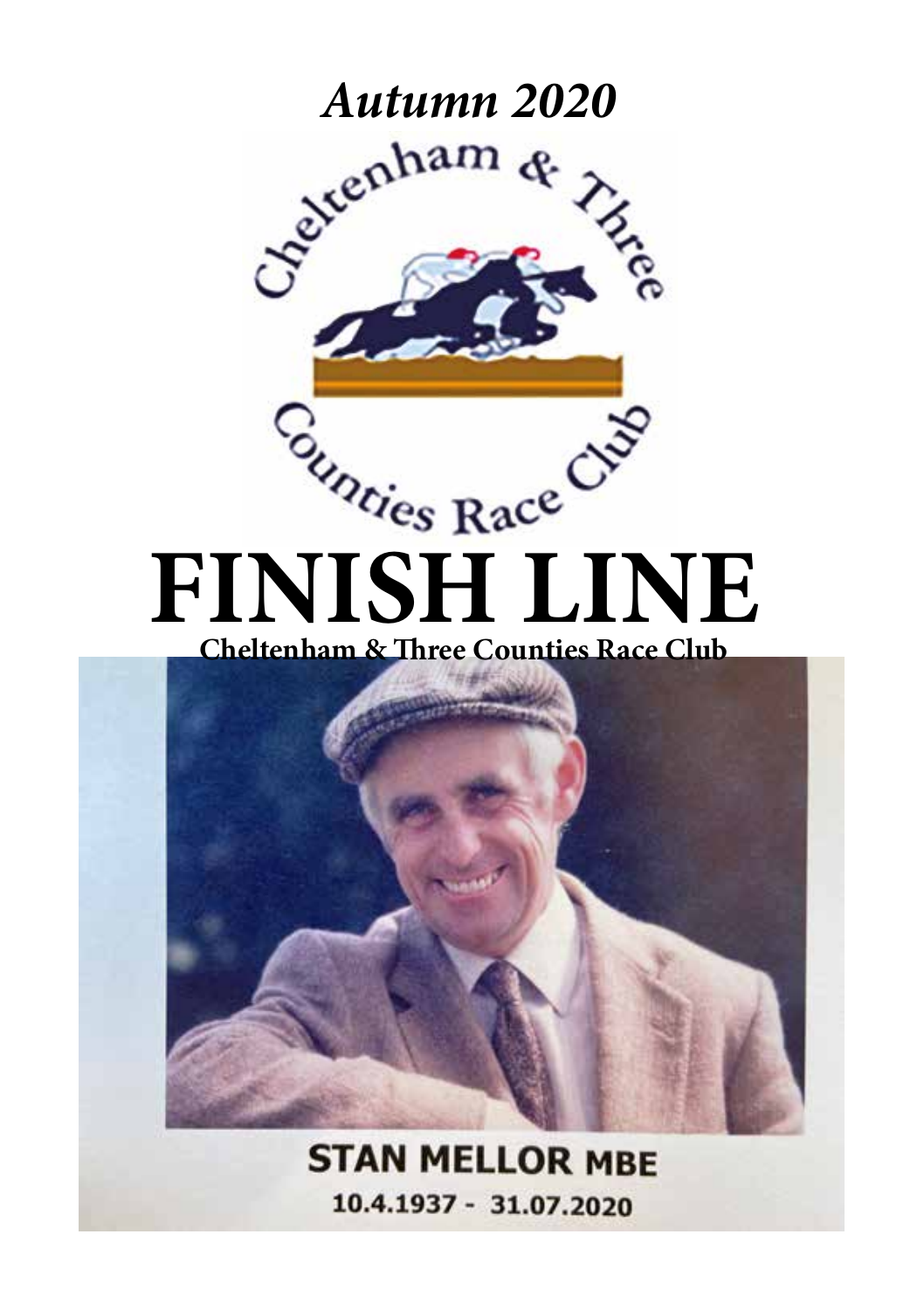*INJURED JOCKEYS CHRISTMAS CARDS & CALENDARS 2020*



This year's Christmas card is entitled "**Snowy Beach**" Painted specifically for the *Injured Jockeys Fund* by renowned equine artist *Caroline Cook*. Pack of 10 cards and envelopes. Pre-printed greeting of 'Best Wishes for Christmas and the New Year' are £7.50



This year's Calendar is "**Winning Rides**".

A selection of recent winners of notable races, with the Jockey describing in their own words, how it felt. The Calendar may only contain part of the year's fixture list or possibly none at all, depending on when the fixtures are released. The Calendar is being produced in three different formats, Wall  $(E12)$ , Desktop and Slim line  $(E10)$ (Available November)

Cards, Calendars and other items can be purchased via the website *https://shop.ijf.org.uk*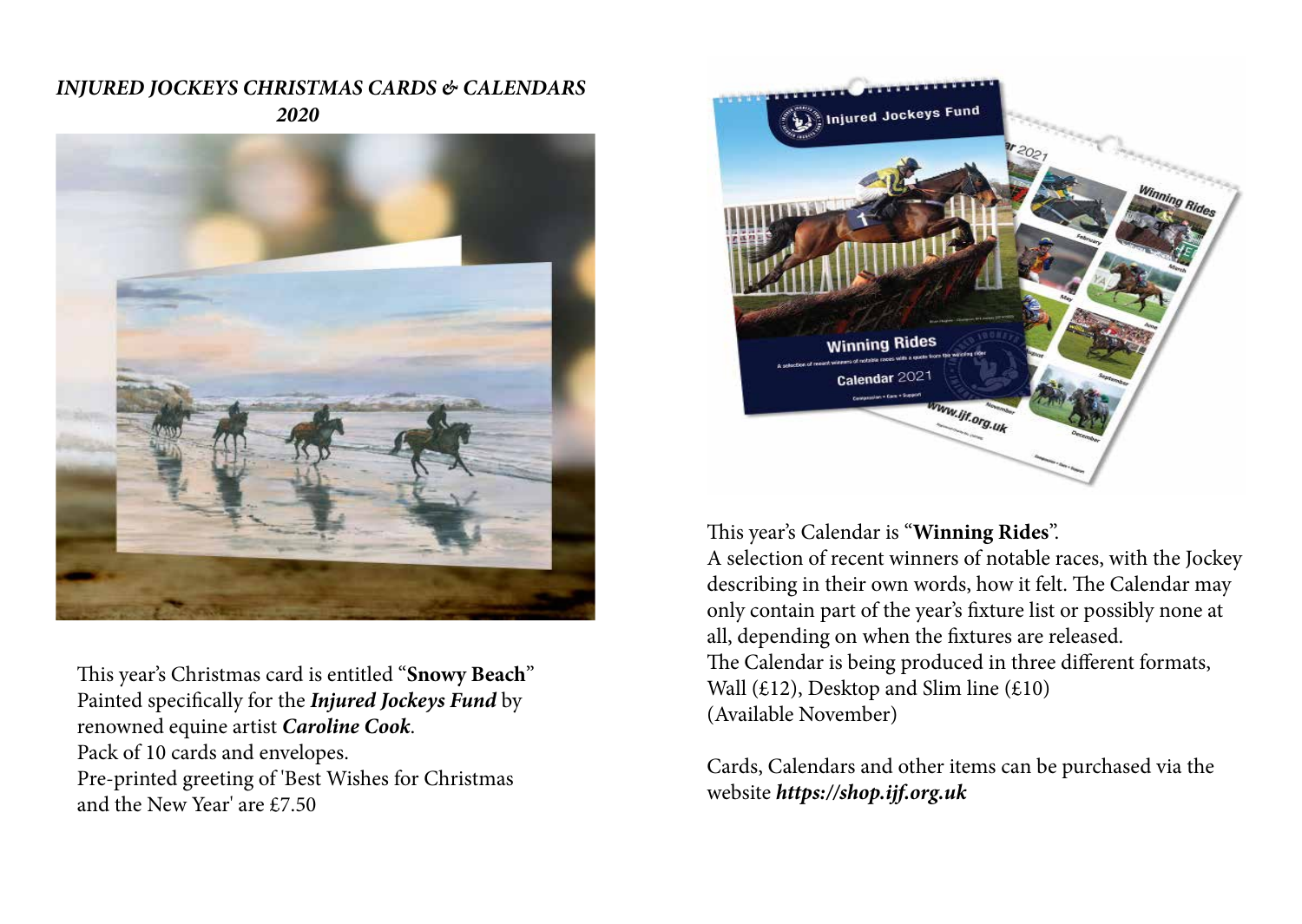# *RICHARD DAVIS AWARD*

For the Top Conditional Jockey riding at Cheltenham, Chepstow, Hereford, Ludlow, Stratford, Warwick and Worcester during the period 7th May 2020 – 24th April 2021

#### *(Sponsored by the Cheltenham &Three Counties Race Club)*

Scoring:

Winner 10 points, Second 7 points, Third 4 points, Fourth 2 points.

Latest placings (up to and including 6th October 2020)

| 1st    | Charlie Hammond | 44 pts |
|--------|-----------------|--------|
| 2nd    | Bryan Carver    | 36 pts |
| 3rd    | Jack Tudor      | 30 pts |
| 4th    | Page Fuller     | 21 pts |
| $5th=$ | Tom Buckley     | 14 pts |
| $5th=$ | Theo Gillard    | 14 pts |

Richard Davis was a talented jump jockey tragically killed in a fall over fences in 1996. This award is named in his memory.

## *Chairman's Note*

I hope everyone is fit and well in these strange times. Still no racing for normal folk but if you are lucky enough to be an owner there are still limits on numbers attending. Still no club meetings but I am hoping to get some Zoom interviews done and I have also asked Edward Gillespie and David Massey if they would be willing to have a go. These will only be short and might be a bit hit and miss but

### I though it would be good to try something.

The Tipping Competition starts soon so I hope you have got your entries in.

Sad news came that Stan Mellor had passed away. In the eyes of quite a few a true gentleman and a legend. Many of our members were lucky enough to meet him when he came and gave a talk. Stay Safe. Sarah

# *Article from Edward Gillespie*



Photo: Insider Media Ltd

It's a real honour to have been invited to become your President. All those who have previously held this role have been influences in my life. I first met John Oaksey at a University of York Turf Club Dinner when he was our guest speaker; Alan Lee and I were pals for 30 years having run a little business, on the side, that took Jump Jockeys abroad during the summer; Alastair Down and I were at the same school and university!

Having stood down as MD at Cheltenham Racecourse eight years ago, I'm aware there will be an increasing number of people who have no idea who I am, probably not many yet. They were the most extraordinary 32 years and I have enjoyed the next eight just as much.

The pandemic has impacted on our lives to a massive extent. One aspect has been to isolate individuals, families and communities. Since lockdown, my impression is that people are far more focussed on their familiar territory than was previously the case, whether that is shops or restaurants. What is missing is 'culture' which includes sport, where people from a whole range of backgrounds and communities spend time together and enjoy each other's company. There is no greater 'mixer' than Cheltenham Races. I only have to wander through town, even now, and all sorts of different people will ask me about the races. That friendliness is often remarked upon by those attending the races for the first time. Hopefully, that will return soon and long may it continue.

Taking down barriers between different people is certainly something that was part of my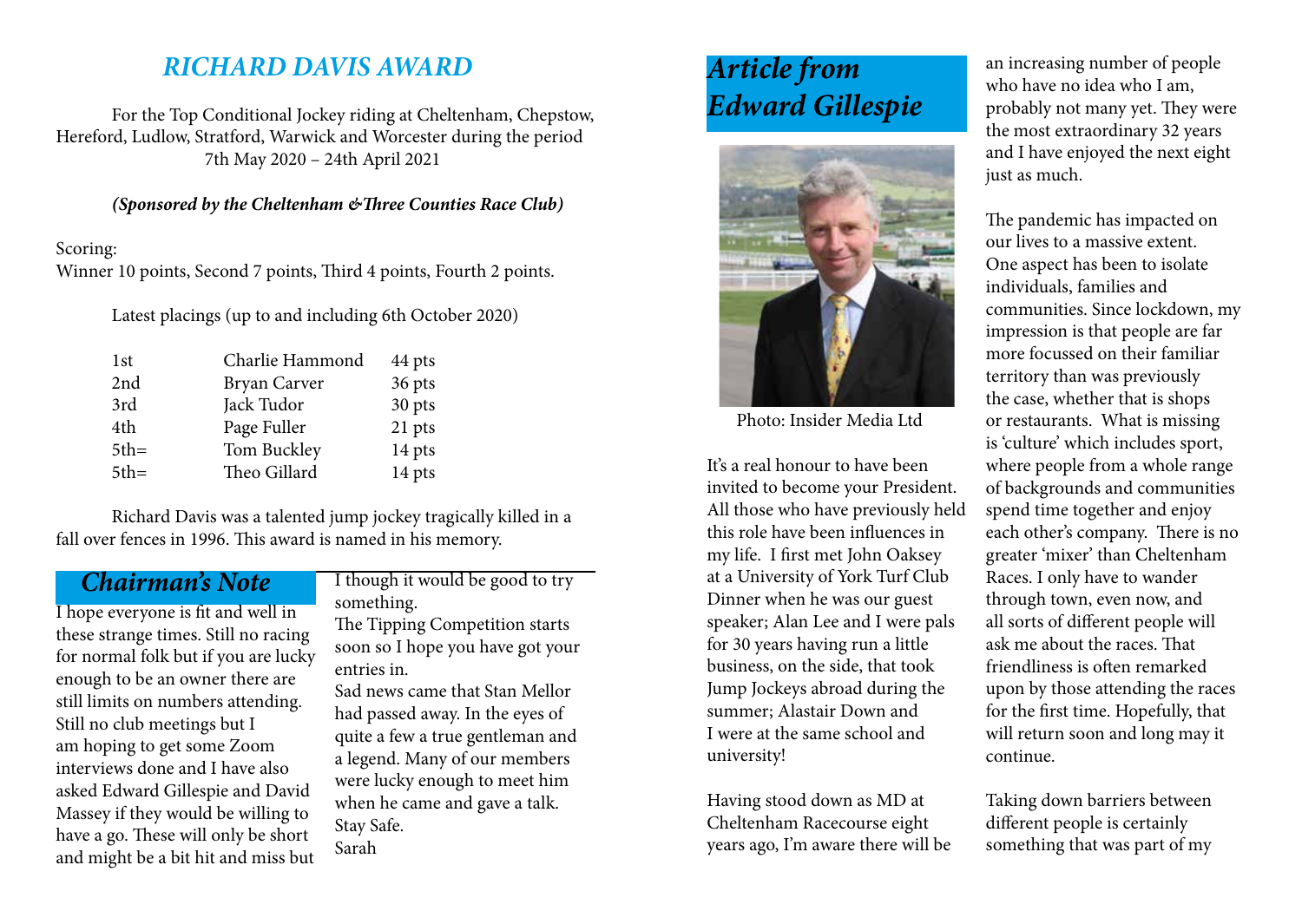strategy in the early days as Manager at the Racecourse. 'Club', 'Tattersalls', and 'Silver Ring' are terms of an era that are, thankfully long gone. Iron railings, no less, protected those in Club from the vices of the lower classes. Merging enclosures brought fear to a few who sought higher ground but, for the vast majority, it brought them into contact with people who enriched their raceday experience, released their emotions and widened their perspective.

There's a lovely saying – 'Everyone is equal under the turf and on it'. By good fortune, my first job in racing was as trainee, then manager at Sandown Park very soon after it reopened in the early 1970s. This is designed under the auspices of the Levy Board Chairman, George Wigg as a socialist environment. Regrettably, Esher was a poor choice for such an experiment and the rather soulless, utilitarian ground floor was particularly alien to the females who craved the comfort of the old Round House, at the top of the straight.

At Cheltenham, we genuinely surprised customers by creating a Course Enclosure, the Best Mate,

that is just as good as Club. No longer would they only be able to sample the Members' experience by being provided with their cast-off furniture on its way to the dump.

I love the topsy-turvy quality of racecourses where kings of industry come in their jeans and their doormen dress up in tweed suits. You really cannot tell by how people dress or behave who they are in the outside world. You can never be quite sure who you are standing next to or slapping on the back.



#### Photo: Daily Telegraph

Well over £60m was spent on 'facilities' in the 30 years that I was around. That's just the frame of the picture. I challenge anyone to design a better setting for horseracing; the view of the course, the angles of the turns, the amazing backdrop, the sunlight

(occasionally) and the sky all create a canvas upon which the athletes startle us with their talents. What sticks in the memory are the colours and sounds and laughter and misery; the squeals of delight and sprints to see a winner return to unsaddle that has just pipped the one you backed.

It's enormously rewarding to hear so many people comment on the space that was created by the most recent development. That's like readers praising a publisher for leaving the white space without words, playwrights and composers being remembered for their pauses. Those are the gaps that we leave for our audience to fill, spaces for them to dwell, to breathe, not to be hurried, meet old friends and new.

Understanding the expectations of customers and then predicting what they like is key to any successful business. I expect it's called marketing, a term that no one had on their job description on my watch.

The Panoramic Restaurant and the Centaur both came about by sensing what it was that customers would like if they knew it existed.

That corridor upstairs alongside the Centaur is one of my favourite spots to take visitors on a busy day. In the alcove by the window, there will be a dozen people in armchairs studying the form in library silence. "What do you think is through this door?" Open it to be assailed by thousands of voices, raised to a crescendo at the climax of a close finish.

Perversely, perhaps, of all the developments that were undertaken during those years, my very favourite is the walkway from the stables and the preparade ring. It was only when I visited other courses that I fully understood how special Cheltenham is. Imagining that through the eyes of those looking after the horses, the walk, under the bridge, past the Hall of Fame entrance, through the curly section that leads to the saddling boxes must make the hairs stand on end. It's a wonderful amphitheatre with an atmosphere all of its own. There are other pre-parade rings that are absolute gems – Newmarket July Course and Sandown, which used to be the parade ring where I first saw Lester and Arkle – are two good examples.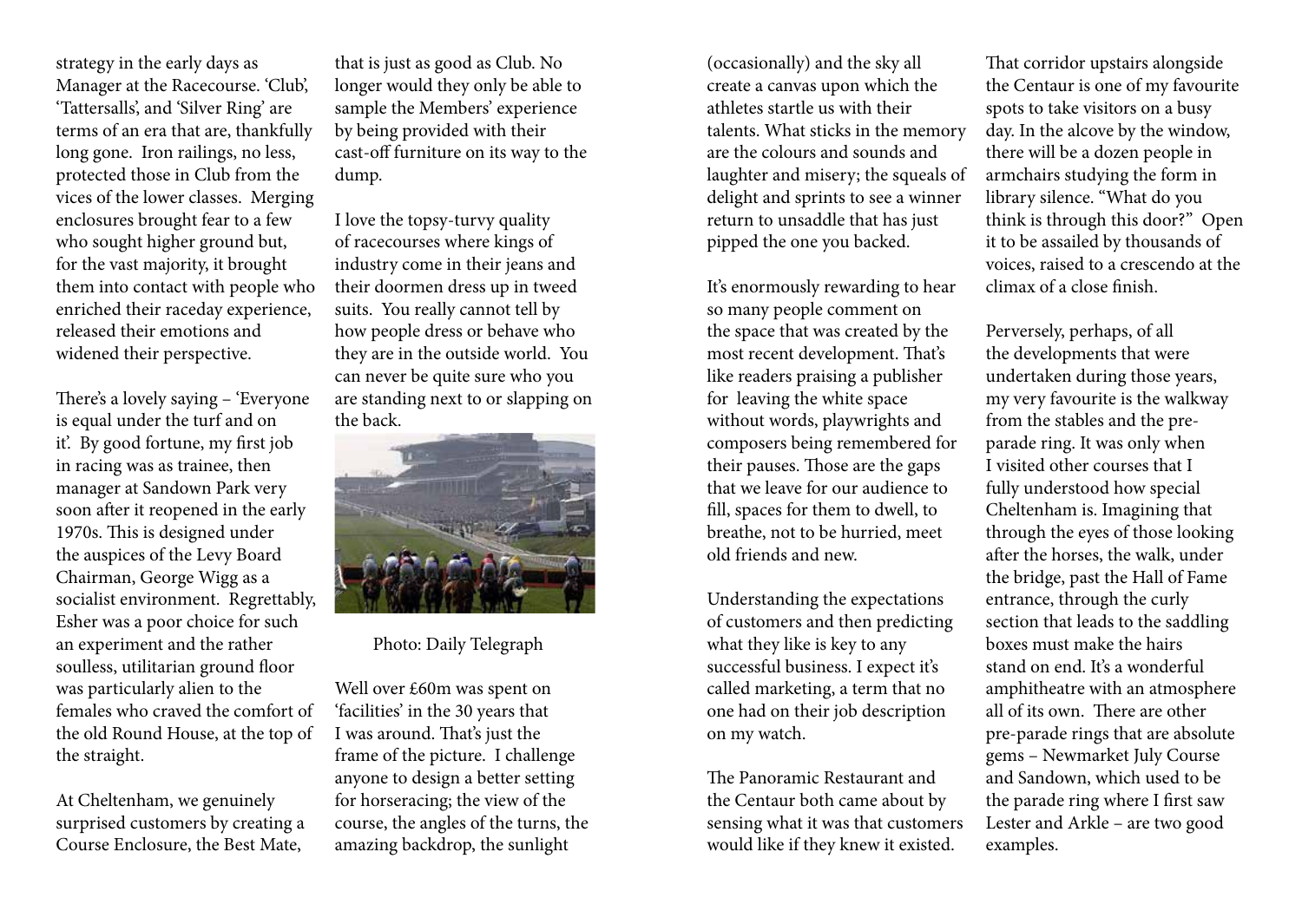One aspect of my time at Cheltenham that I am most proud of is the training of future Managers. For many years, we made it a policy to have a Trainee Manager or two in our team. Having been somewhat thrown in at the deep end myself when appointed Manager at Sandown and Kempton within a year of arriving as a 21 year old, I appreciated the value of being able to spend time working in as many different parts of the business as possible. Like most courses, Cheltenham has three activities – as a sports stadium with all the complexities and regulations that implies, as sporting activity 16 days a year with the preparation, recruitment and requirement for decisionmaking in a live environment – the horses will be coming round again in two minutes, and as an events and leisure resort. For the last three years of my time, I had the same team of nine managers looking after every aspect of those businesses. Knowing that team was likely to break up was one of the several reasons I decided to call it a day. Putting a new team together, as every sports manager will know, takes several years.

For an aspiring young person, a two-year trainee period gave essential grounding and proper understanding how the machine works. We were not concerned about knowing there would be a role for them after two years. That was up to them to force or find one elsewhere, no less a good investment for us.



Photo: Gloucestershirelive.co.uk

We had a good start with a fellow called Ian Renton, who went on to be Manager and Clerk of the Course at Wincanton and Salisbury. I wonder what happened to him! Adam Waterworth (now Goodwood) and Jeremy Martin (Salisbury) were an amazing double-act. Lisa Hancock (Haydock and Newmarket) came into the team at Warwick, where Christian Leech was later Manager before moving on to become a Handicapper and then train with Sophie. Peter McNeile remained

with us for a glittering career as Sponsorship Manager having been Clerk of the Course at Warwick and Kempton Park along the way. Rebecca Morgan is now Regional Executive Director for ARC, covering Worcester and Hereford.

Promoting the careers of young people has remained one of my passions since leaving the Racecourse. Pony Racing was one of many recommendations in the Jump Racing Review of which I was the author back n the early 2000s. Every Irish jockey hit the ground running at 16 with extensive experience in their unregulated pony racing, some riding hundreds of winners. British racing had become reliant on an endless supply of jockeys from Ireland. Setting up the Pony Racing Authority under the auspices of the BHA with Levy Board funding allowed us to create a route map for young riders through the three levels of Pony Club fixtures such as the one at Cheltenham on Good Friday, through Point to Points and the Charles Owen Racecourse series. Rebecca Morgan managed the PRA from the Cheltenham Office before handing over to Clarissa Daly.

On my retirement, I was asked to become Chairman and it has been incredibly rewarding to be part of this success story. On the flat, Tom Marquand is now leading the way – he comes from my village of Gotherington and along with Harry Bentley and Hollie Doyle who set history in August with her five-timer and continues to break records. Over the jumps, Conor Brace and Liam Harrison are a good examples, at Fergal O'Brien's, of the high standard in the saddle and in front of the microphone.



Photo: Ponyracingauthority.co.uk

Pony Racing Academies are an intrinsic part of the mix, providing opportunities for those who do not have their own ponies to be given coaching and race-riding experience. Together with the other BHA supported agencies that encourage young people, the PRA were recently awarded a grant of £900,000 (£180,000 for five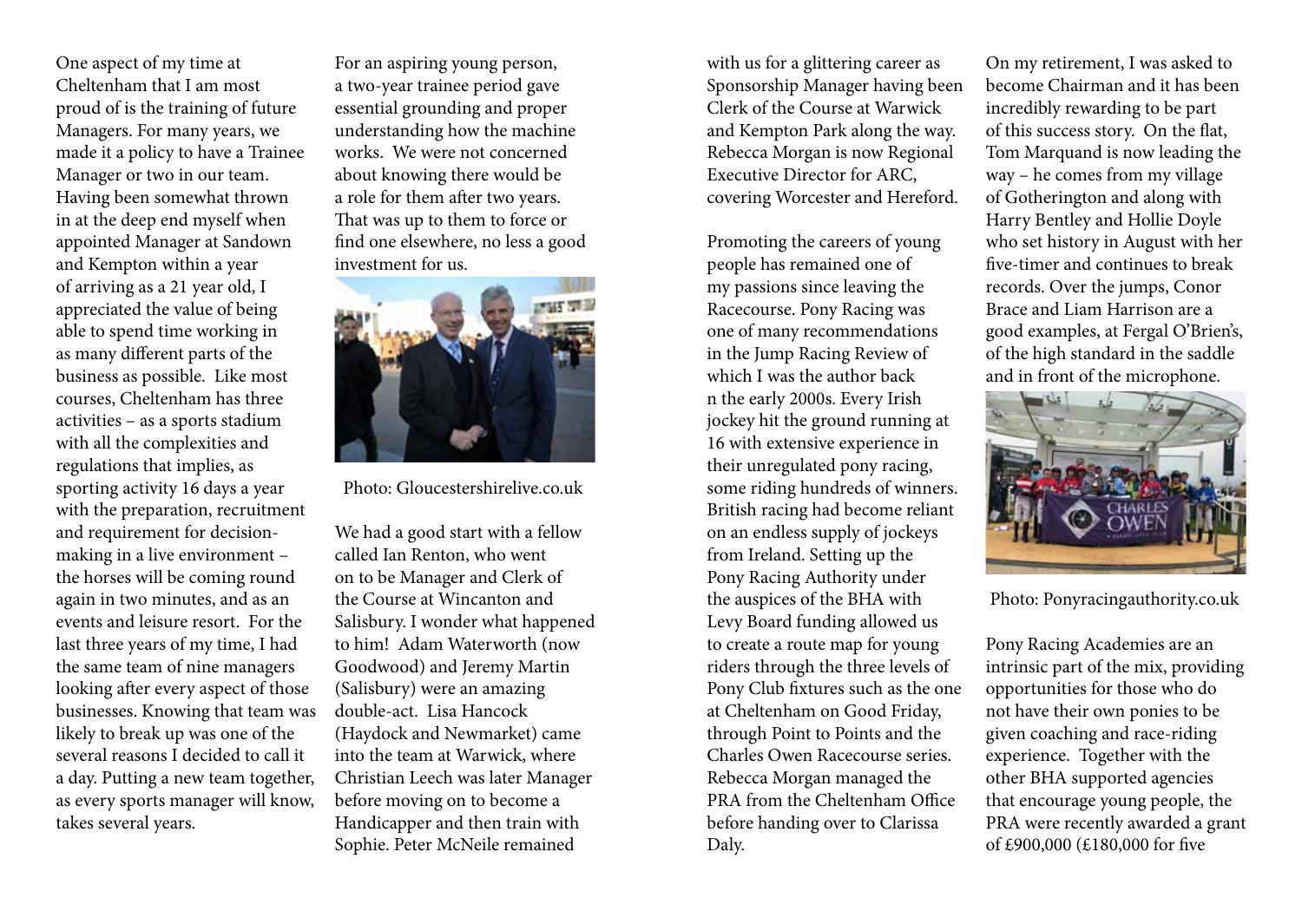years) by the Racing Foundation to develop more academies particularly in locations with greater racial diversity than racing has previously attracted. Exciting times!

Other activities that I have thrown my energy into since 2012 have been the committees for Blenheim Horse Trials, the School of Equine Management at the Royal Agriculture University and Cheltenham (Arts) Festivals where I continue to chair the Music Festival. Plenty of challenges there with Covid 19 causing the cancellation of this year's events up to next month's Literature Festival which will have a limited physical audience capacity but reach a global audience digitally.

I have also been part of Jonjo and Jacqui O'Neill's team, encouraging ownership and it has been rewarding to see the number of partnerships and syndicates grow year on year. Jonjo and I have been pals since the days Alan Lee and I took jockeys around the world in the summer. He is the most admired and loved character in the sport and the team at Jackdaws Castle is an exemplar of how a racing stable can and should be

run. Receiving the Lycetts Team Champion Award for 2020 for yards with more than 40 horses was well-deserved recognition.

My only other active current role is as the Queen's representative in the county as Lord-Lieutenant, which means I organise Royal visits and have involvement in promoting Honours, Citizenships, the Military, Civic and Voluntary organisations. Lots of dressing up and turning up though the pandemic has impacted massively on the amount of events happening. As with every other aspect of these challenging times, we focus on the light at the end of the tunnel.

The Race Club means a lot to me and has been a valuable scrutiny group though my years at Cheltenham. I look forward to doing whatever I can to furthering its influence and, most importantly, keeping well out of the way of those who are doing such a fine job in keeping it alive and well.

#### *Note from Chairmain:*

I would like to welcome Edward as our President and here's to a happy future together.



OWN A SHARE IN A RACEHORSE & AT THE SAME TIME HELP A REALLY GOOD CAUSE!

Introducing 4Racing which has been set up by Graham Arnold & Ian Griffiths as a fundraising campaign to help horse-racing stable staff, the heartbeat of the industry, that have suffered due to COVID-19, both financially and mentally. They feel it is important to give something back to the industry that gives pleasure to so many people and employment to thousands as well.

4Racing is an official charity partner of Racing Welfare and are fundraisers for Riders Minds, an initiative to support any horse rider that may be having mental health issues.

They have a website, Facebook page and group, the links are shown below.

One big part of what they are doing is to have a racehorse leased to run for the campaign. She is a 4 year old mare in training with Rebecca Menzies. Rebecca is a young, ambitious trainers who was happy to get behind the campaign as a Brand Ambassador too, as was well known commentator Derek 'Tommo' Thompson, trainer James Ewart and former jockey and his wife; Brian & Jackie Storey.



4Racing are charging no admin fees at all for this and any surplus over and above the expenses of having the horse go to the fund. 4Racing are selling shares in Snowy Burrows, limited to 100 in each. They are available through the website: www.4-racing.com at £325 for the year as a oneoff payment or £30 per month in instalments, making them affordable to all. If they manage to sell all 100 shares, thousands of pounds will be raised for the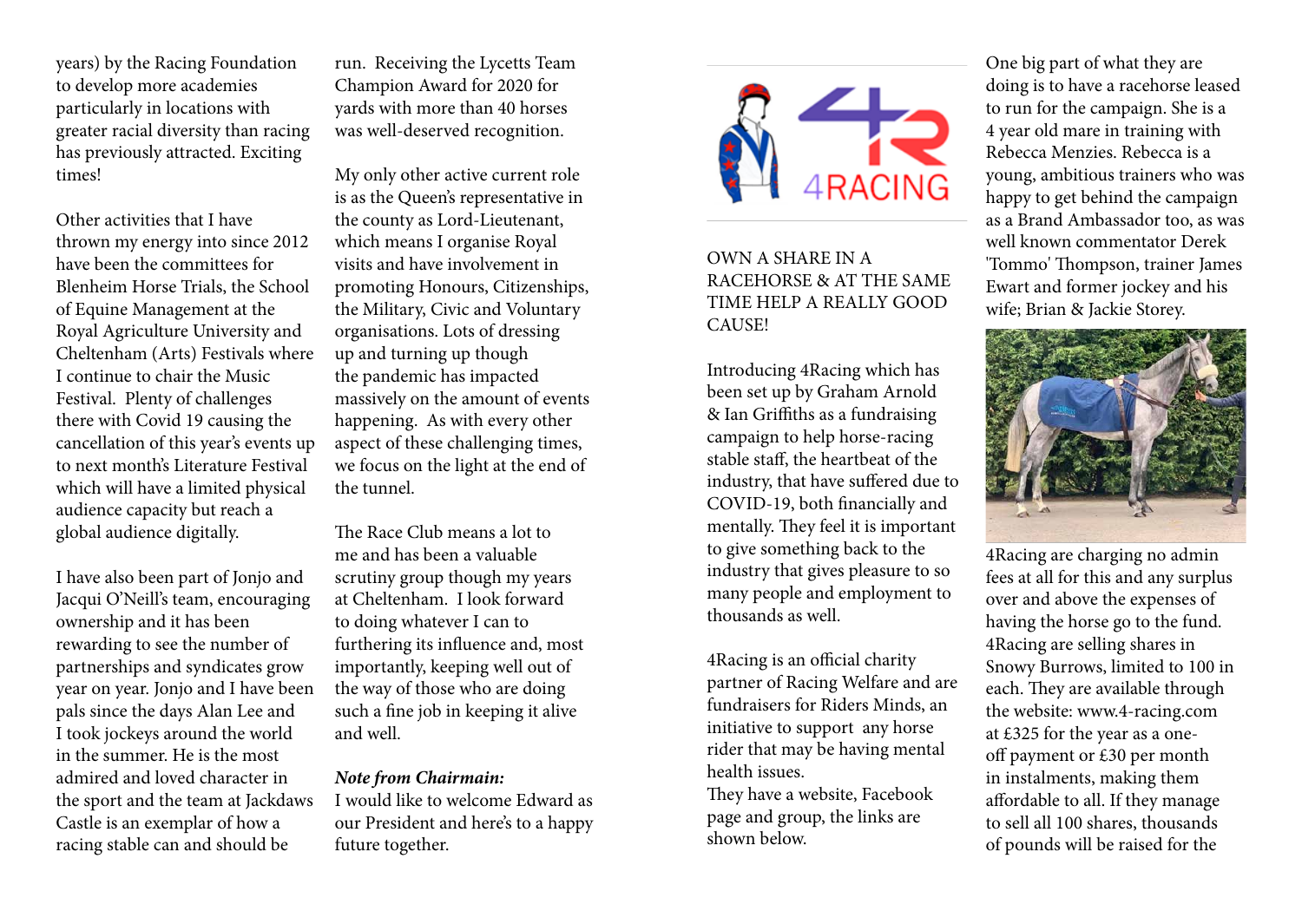#### campaign.

Racing is such a huge industry and important to so many economies why not get behind this a little and show some support and at the same time have some fun! Graham said, "We are delighted to have sold 75 shares at the moment, which is an amazing achievement considering we have not been able to get to the races to promote our campaign. I am sure at £30 per month so many people would want to get involved if we can we get the message out to a wider audience as possible.

This is where we need help from everybody that loves their racing or rely on it to earn a living. People will surely want to get involved as they will be contributing to a good cause at the same time as having fun with the horses"

*Website is: www.4-racing.com Facebook page is: www.facebook. com/4racingvcovid19 Facebook group is: www.facebook. com/groups/905156079910239/* 





#### *Year One at The Croft Stables*



Ollie and I have been at The Croft Stables for just over a year, having purchased the yard in September 2019 for Ollie to start his career as a racehorse trainer. On getting the keys we had 10 days to clean and repaint the place, move in and get married before Chloe Fitzgerald hacked over the first horse to arrive, French Paradoxe for the Mick Fitz Racing Club. It was a mad couple of weeks to start off life in a racing yard for a rookie trainer, with a new wife and team of horses!

The road to training has been a long one for Ollie, who started his equestrian career eventing in Suffolk. He represented Great Britain at Junior level and produced a string of horses competing to advanced level. His family always had an interest in racing and alongside his breeding program which has produced a Prix St George dressage horse, Ollie also home-bred some point to pointers. After a serious fall required a year out of the saddle he gained a degree in International Equine and Agricultural Business Management at Cirencester Agricultural College. When the opportunity arose to work as assistant for Oliver Sherwood it coincided with the Many Clouds era, cementing the dream of becoming a trainer in his own right. A year in America with the legendary Hall of Fame trainer Jonathan Sheppard and three years as Jamie Snowden's assistant back in Lambourn gave him the experience to take the plunge and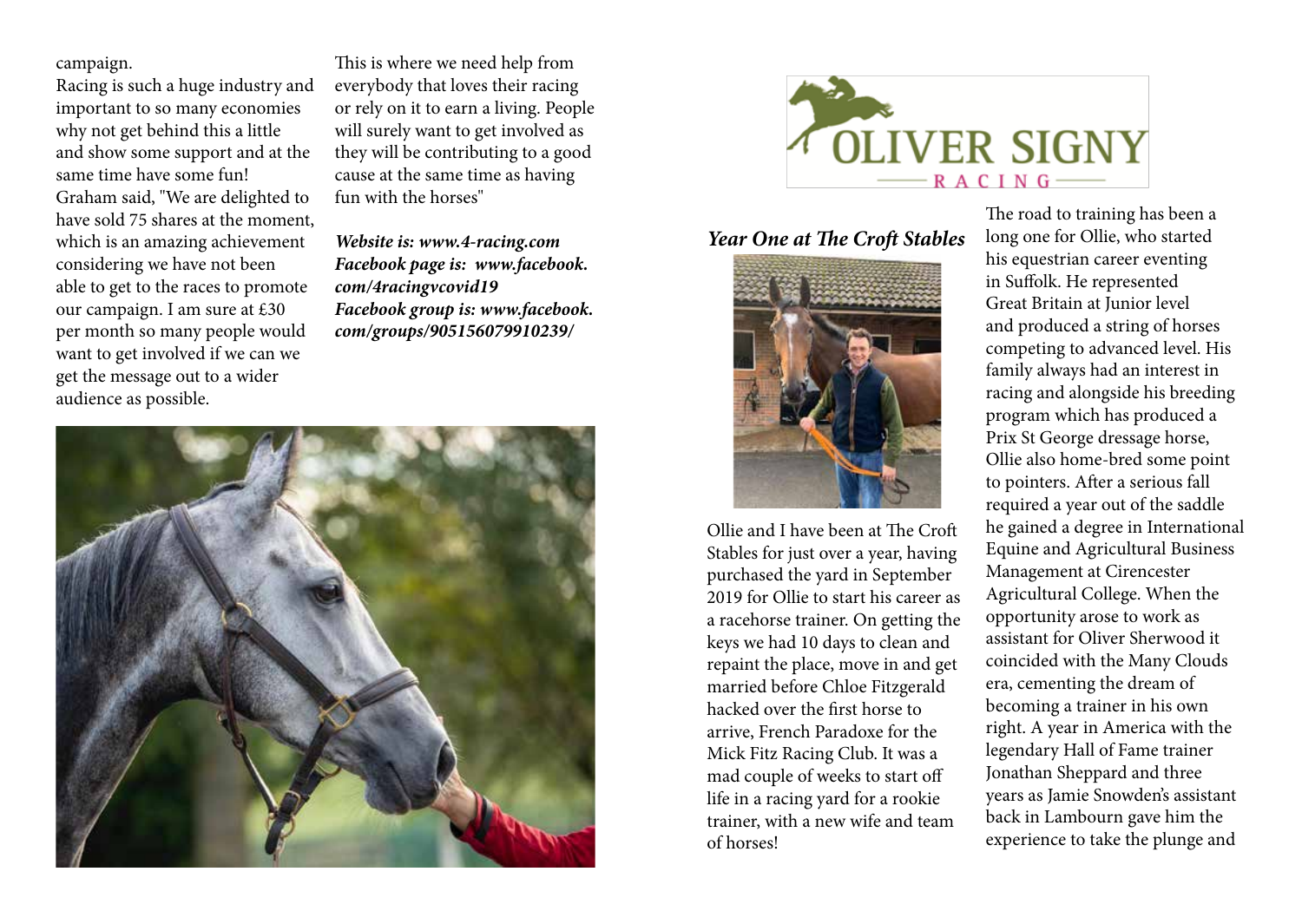apply for his own licence. Knowing the gallops and having some great contacts to support the yard meant Lambourn was the obvious place to start and we were lucky enough to secure The Croft Stables. In the past year we have done a lot of work to improve the yard and bring it back to its former glory. Ollie wanted owners to come and feel confident that their horses were being cared for to a really high standard and that included the quality of the boxes, turnout and walker to match the outstanding Lambourn Jockey Club facilities on our doorstep. The top yard of 16 boxes has been completed with Quattro wall and floor matting, making the boxes lovely for the horses and actually much easier to muck out. We have also installed Equilume lights, the same as those used to get broodmares cycling, to enhance the benefits of natural light for the horses. There is an adjustable sunrise and sunset cycle, changing the light gradually from the ambient red night light to the bright day lights, which helps keep bacteria down in the box and the horses looking healthy. Work has just started on the next set of 15 boxes to bring them up to the same standard ready for us to spill

into this yard before Christmas. At present there are 12 horses in, with a further three 3 year olds being backed and ridden away with Colin Tinkler just over the hill in Baydon, in particular we are excited about the purchase of a cracking Balko gelding, full brother to the Alan King trained Blacko.

We have refurbished the walker with dogbone tiles and matting, lights and the new custom Claydon walker is being installed in the coming weeks. As it's a short hack to the gallops the horses all have a leg stretch on the walker before being saddled for their lot so it was key that the walker, which is also the first thing you see on arrival, was in tiptop shape. We fenced in the 3 acres of turn out with horserail and foal wire with smaller individual paddocks within to create a lovely turn out space. The horses get turned out most days, allowing them time to unwind and socialise in the fresh air, something which Ollie feels is key to keeping them happy and engaged in their work.

Lockdown came at exactly the six month mark for us, cutting short Ollie's first season before having a handicapped runner and still sporting the rookie title. Like everyones, lockdown was filled with challenges, getting the delivery of 840 mixed thorn bushes to plant by myself certainly kept me busy in the first weeks! Whilst it was disappointing turning away the horses, especially with entries after the ground had finally dried up, it did give us time to continue improving the yard and a chance to get the paint brushes out again. The horses benefitted from the extended summer holiday in glorious sunshine and it's been noticable how they have grown up both mentally and physically from last season. With our head lad furloughed Ollie and I brought horses in and headed out trotting, with time to put the ground work in and start the horses in our own routine. We also started using Jamie Osborne's new 3 furlong round Wexford sand gallop in addition to the Jockey Club facilities, which has added another layer to their training on the deep surface and enabling them to work on both reins.

By July we had brought a few more back into work and were really excited to have the first runner back over jumps, both Etat Major Aulmes and Ollie's first entry in a handicap hurdle. 'Al' has been

brought on slowly as a leggy, athletic French horse and with Gavin Sheehan onboard at Newton Abbot we hoped he would have a good run. I stayed at home to do evening stables whilst Ollie and head lad Albert went racing, 'Al' ran a great front running race and we were absolutely thrilled to have Ollie's first winner, especially running in his parents colours.



We never imagined it wearing face masks with lockdown haircuts and an empty racecourse but the photos will always be a reminder of an amazing day at such a strange time. We celebrated with a suitably embarrassing amount of champagne in the kitchen that night and despite the headache, riding out in Lambourn the next morning was a fantastic experience. It's such a great community to be part of and it meant a lot to have so many wellwishers from the different strings and yards.

Thanks to the support of some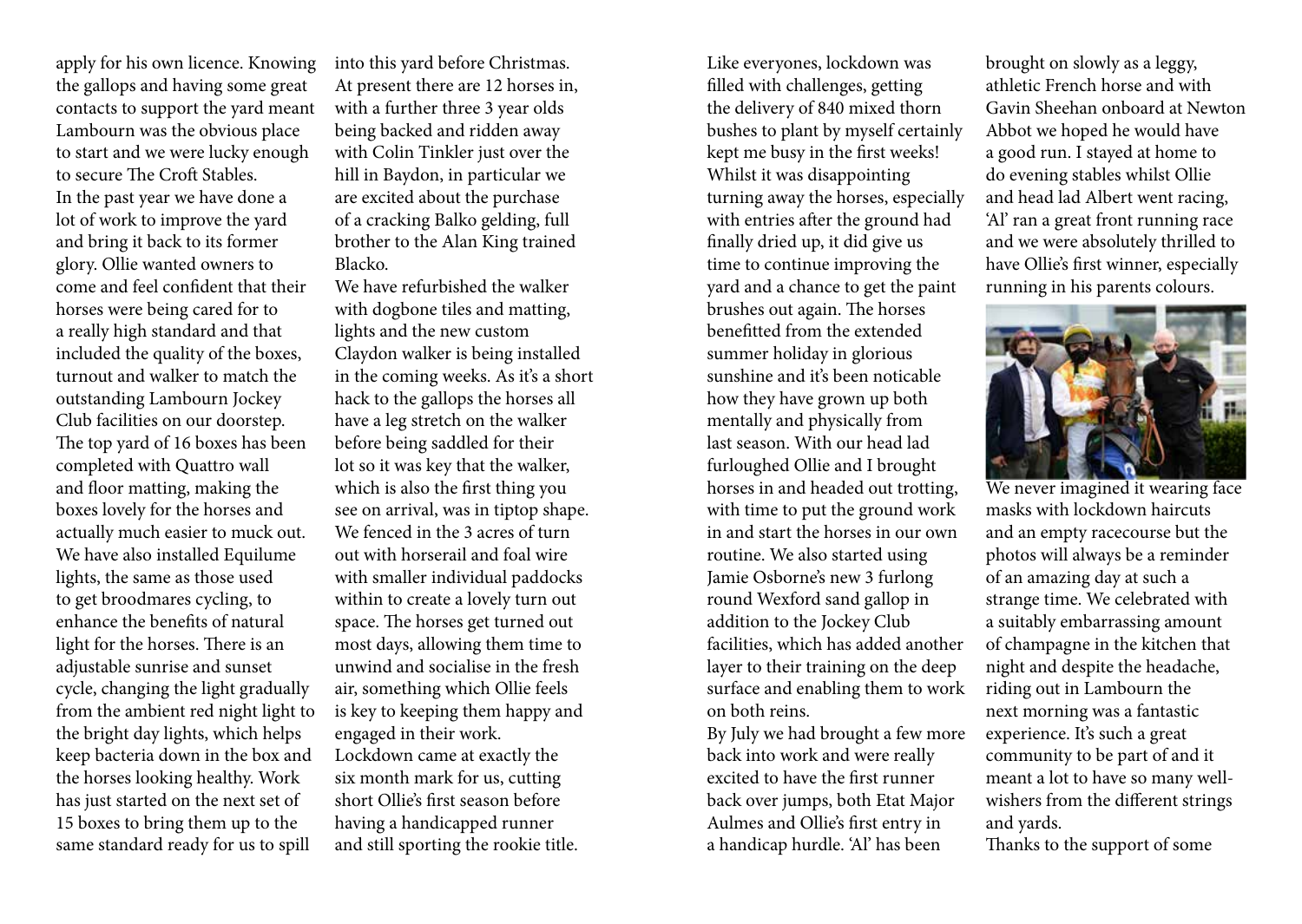fantastic owners Ollie has some nice horses ready to run this winter and we are looking forward to the season ahead, despite the challenge of racing behind closed doors. It's a young string, despite adding in a couple of more seasoned campaigners so it's an exciting time for the yard. As we start working and schooling some of the younger prospects it's fantastic when the jockeys get excited and start asking for the ride! We have a young amateur joining the yard full time in October which is a great addition for us and will come at the right time as we have more runners heading out this winter. The first year of training has been both an exciting and a strange one, it's particularly odd that Ollie will be in his 3rd year of training before he can have a full season for the 2021/22 fixtures. In the meantime we are going to kick on in the hope of chalking up some more winners and filling up a few more boxes on the yard.

#### *Ollie's ones to watch*

*Fancy A Dance* – a good looking5 year old Arcadio gelding, he will step up and head chasing where he will excel. He's schooled over fences at home and is classy with

a big scopy jump, he is being syndicated & there are a couple of legs still available (incase you wondered!).

*Sambezi* – French bred by Rajsamman, he's another rangy type who looked exciting before falling in his first point to point start, we then bought him for some lovely new owners at Cheltenham in February. He will be heading for a bumper in the coming weeks when the ground has a bit of give in it.

*French Paradoxe* – a 5 year old chaser in the making, now standing at 17h he's grown into himself this summer and will head to the racecourse again this autumn for the Mick Fitzgerald Racing Club.

*Be The Best* – A Declaration of War 4 year old, named after the British army motto& nicknamed Joey by Henrietta Knight as he looks just like Warhorse. He had a disappointing 2nd bumper run on New Years Day at Cheltenham when he picked up an injury but he's back on form and is another bumper prospect.

*A visit to Croft Stables is being arranged so names to Sarah ASAP ctcrcstablevisits@gmail.com*

# *Jo O'Neill's Article*

Back in March, which now seems a lifetime ago, I got a new car – not brand new but a 67 plate, which was near enough for me. I got a Suzuki Swift in a colour similar to our former Jewson royal blue uniform.

Previously and seemingly forever in the past, I'd always had bangers and sheds: older cars that had little niggly problems that exacerbated into major, expensive ones. I had always bought those run-abouts of VW Polos or small Peugeots outright but, this time, I went for a PCP payment plan – so much a month, then a change of car after three years. So, I'm hoping there will be no costly issues.

To be honest, I am a typical horsey girl and, whereas my horses are gleaming, my cars were messy. The passenger footwells were rubbish bins, mostly full of chocolate bar wrappers that would overflow into rest of the car. Loose Polo mints would absorb moisture and morph into a white circle of mush, ten times their normal size. Giant Cadbury buttons fell down the side of the seats and would fester or – worse – melt

in the summertime. There was a bakery worth of crumbs from shop sandwiches and snacks. Millions of white hairs from Daisy, mud that had dried to dust, paw prints, horse hairs and my own long hairs. An acrid whiff of hoof oil from a pot that had toppled over and the lid leaked; several air fresheners that had lost their scent.

The outside fared even worse – potholes took the toll on the suspension and tracking, country lanes muddy from farm vehicles and quarry lorries left a thick cakey layer of brown up to the bottom of the windows. I always wiped my back number plate to prevent being pulled over.

Now, I take much better care of my car – there are still some dog hairs and dust but I have a car-bin, set covers and higher standards that make it incomparable for all the right reasons than every other car I've owned. My little car pays me back with lights that not only come on by themselves but dip automatically, heated rear and front windscreens, keyless ignition and a DAB radio that means I can listen to Virgin Radio.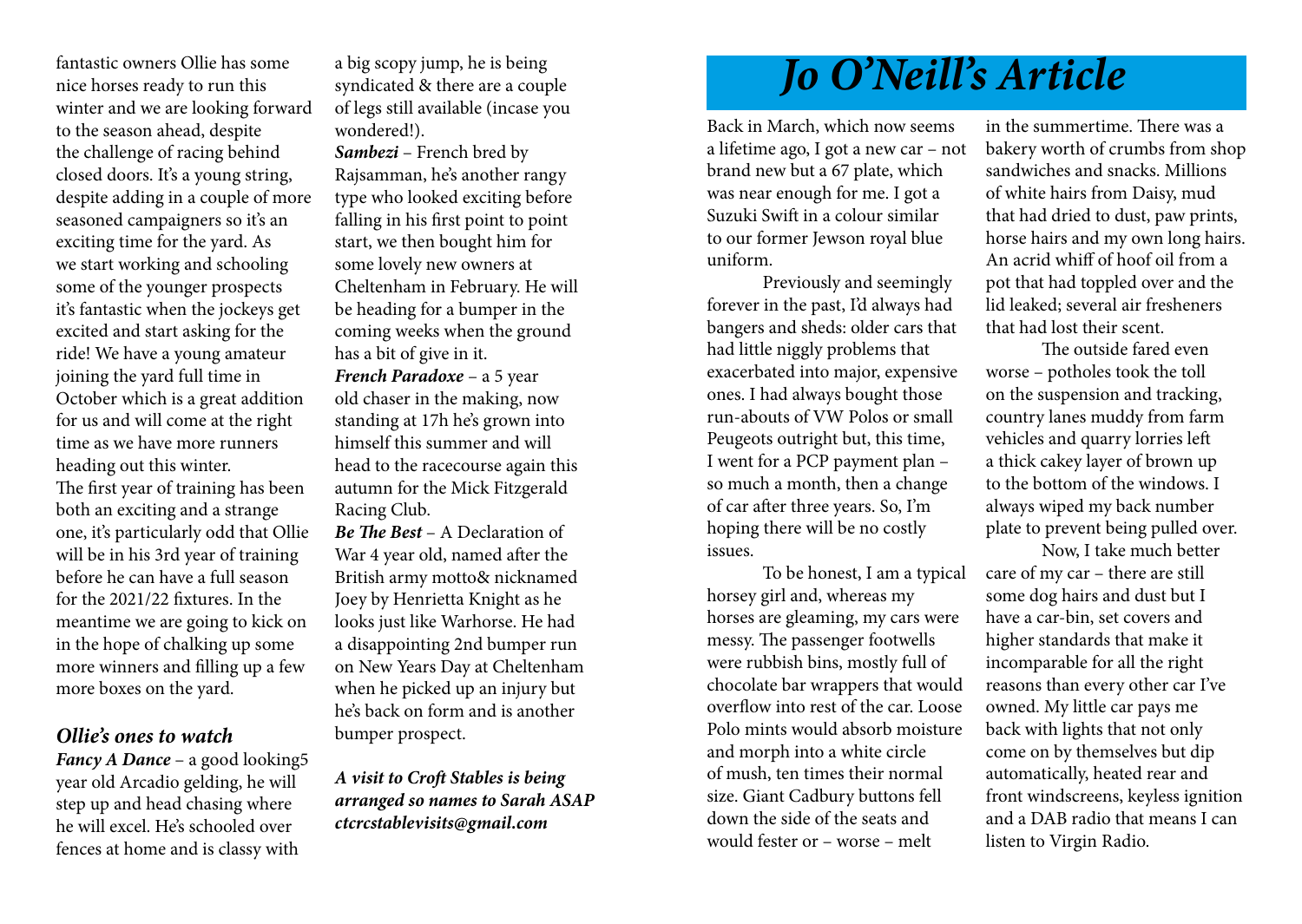

 Back in July, the yard won the Lycetts Team Champion Award for big yards of over forty horses. I was delighted as I had written, alongside my former colleague Amber Cartlidge, the nomination (over eighteen and a half thousand words, so I joked it was my master's degree), which got us initially shortlisted to the final four. Due to lockdown and yard visits being cancelled, we then had a Zoom call with a different array of judges involving an array of our team members, including the O'Neill family, the secretary Jade Aspell, Joe O'Neill and I and Katie Stubbs, proving the internet signal in Shap, Cumbria was as strong as anywhere. To be honest, it was nerve-wracking, as challenging as a job interview and Katie's message to me as it finished, "And breathe!", portrayed she'd felt the pressure too! AJ O'Neill shone brightly,

as did bubbly, bouncy Katie and Joe spoke insightfully into our recruitment policy. It was a brilliant, thought-provoking experience.

We obviously did well and it was our team relationship, camaraderie, friendly manner and laughter that, adding to the Certificate of Excellence in Reward and Recognition, won us the whole award in our category. It was a great achievement and something to be proud of for the whole team. We won £4000 for a communal area with a gym, as voted for by the staff in a questionnaire prior to winning.

 Regular readers will recall my beloved ex-racehorse Patman du Charmil, who I looked after at Nigel Twiston-Davies' and who was a familiar sight at Cheltenham in owner Raymond Mould's emerald green and white stars. Back in January, he turned eighteen and is my pride and joy. However much I ride out at work, it will always be Pat that I love riding the most; he's an old friend and forever my favourite.

During the coronavirus pandemic, I've been sharing Patman with Aaron Sutherland. Aaron is Jonjo Junior's housemate, having moved here last year

from his native Dublin and is a Racing Operations Executive at Cheltenham Racecourse. Last winter, Aaron had a couple of disasters learning on Jacqui O'Neill's pointer (and former yard legend) Monbeg Gold, including a fall. When he was furloughed and only working part-time, Aaron had a lot of spare time. I offered Patman's services and Aaron came to the yard as much as possible, starting off in the relative safety of the small indoor school. I taught him initially, probably instilling all the bad habits of someone who has worked in racing for too many years – holding the neck-strap and bridging the reins but also good habits like never yanking or jabbing Pat in the mouth and keeping his heels down.Aaron then took up weekly lessons with an instructor and ventured out on hacks and, by now, Pat and Aaron are cantering around fields. There's been a couple of falls, once due to a brace of deer, leaving a couple of skidmarks in the gallop woodchip. Yet, Aaron has been heroic, listening, learning and looks after Patman in relation to my lengthy list of picky requirements. Now, Aaron also rides Monbeg Gold (Monny), helping AJ exercise his pointer or accompanying them on

pub rides to the Halfway House, in Kineton.



 Since retiring, Patman has never been fitter and I've done the fun ride at the local farm park three times this summer. He is now on veteran's mix, looking shiny and loves living with Monny. They are always in each other's shadows and wait patiently by the gate before walking into their own stables.

 On the 18th August, at about 5.15am, Alex Howitt tottered up as I mucked out. She was pale, tearful and clutching her side as if suffering a bad stitch. I sent her straight back to bed, informed the head lads and just presumed it was caused by a dodgy bacon sandwich, as Alex had pondered the day before. She went into hospital later that day and had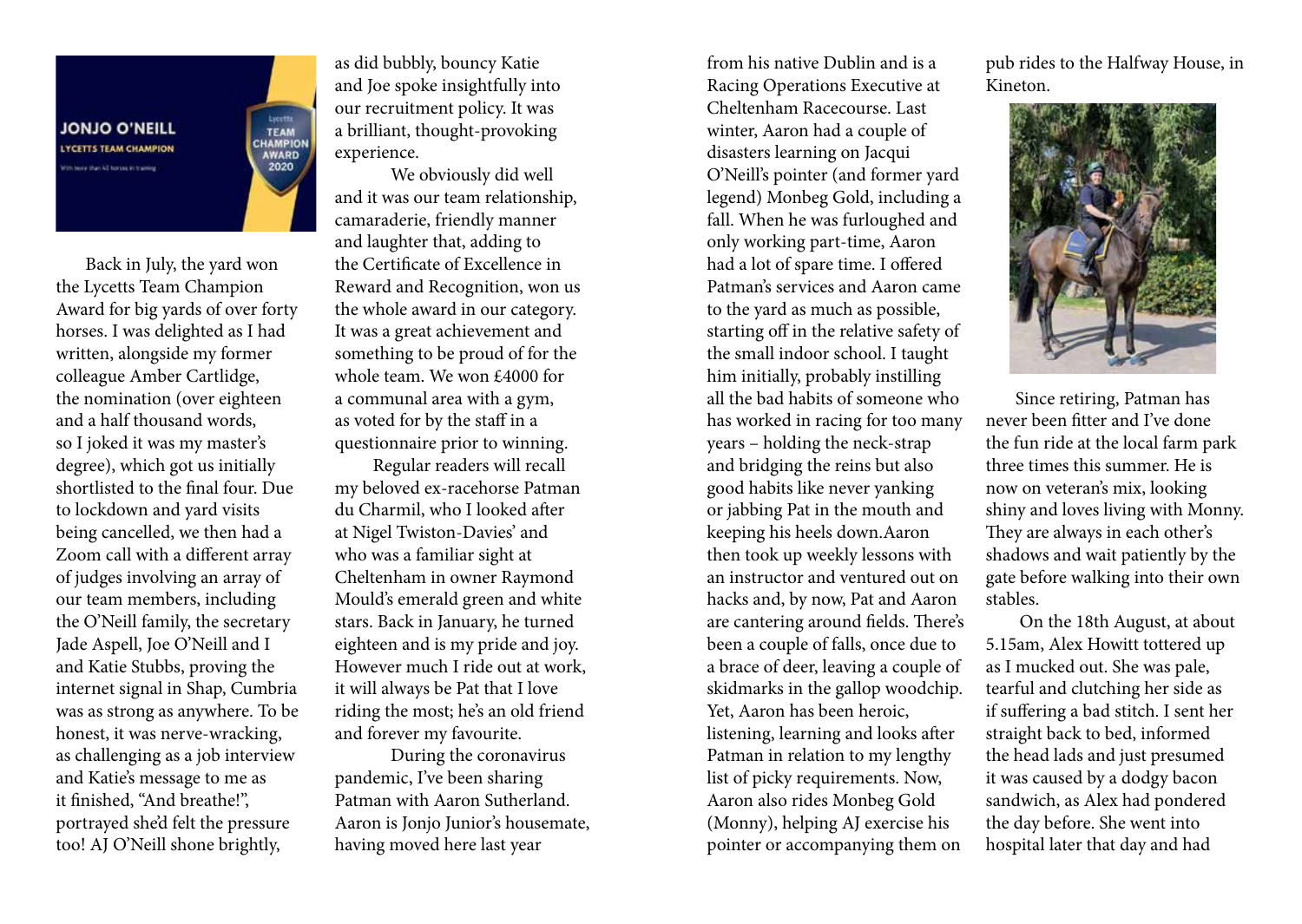surgery in the early hours for acute appendicitis, the doctors informing her if her appendix had been left any longer, it would have burst.



 Alex, 21, came here two years ago from the Northern Horseracing College, having previously studied horse care at the neighbouring equine college. She is from Doncaster and her ultimate ambition is to join the army and be in the King's Troop. However, at the moment, Alex is loving working alongside the racehorses. Her riding has improved no end and she is quiet at handling the horses. She loves riding As You Like (Ruby) and Tidal Watch (Tiddle), and looks after self-confessed favourite On The Bandwagon, Apache Creek, Frisco Bay, Shantou's Melody, Manintheshadows and Write It Down. She was learning to drive before the coronavirus frustratingly halted all tests, but

Alex still managed to attend the family holiday in her beloved Cornwall.

After recovering for six weeks, Alex returned in time to lead up 'her' Apache Creek when he won at Perth.

On 21st September, Daisy had her yearly vaccination and my question to the vet was "Is she too fat?" (Bear in mind, she shakes, trembles and quakes so much in the vet's that the weighing scales probably gave an inaccurate reading). He eyed her, pursed his lips and said, "Well, she wouldn't want to get any fatter." The scales didn't lie: 4.8kg to 6kg in a year. I knew she'd got more rotund, wider and tubbier!



*Daisy*

 The vet then added she must have been quite thin a year ago but whilst if she ideally lost a bit, she does not need to go back to her previous weight. So, she's on a little diet with strict orders of no titbits,

which is always impossible on sausage roll Wednesdays.

 The yard is bristling with activity – we've been fuller this season than the last few years, and there are loads of new horses and a few new members of staff. I still look after Minella Rocco, Arrivederci (Lucky), March Is On (Marty) and a youngster called Gulliver Collonges, whom I have nicknamed Gully and will hopefully run in an autumn bumper. My former Prefontaine (Stevie) went to Doncaster sales and sold for £10,500, having ran on the Flat at Lingfield and over hurdles at Sedgefield and portrayed an obvious reluctance both times. Last season, he won a good juvenile hurdle at Kempton but sadly, he was far from revitalised by the long break during lockdown.



 *Prefontaine Photo courtsey of Pete Wilson*

 There have been many stops, stalls, backstepping and disappointments about crowds being allowed onto racecourses again, even after a successful pilot event at Warwick. The latest being, with the new restrictions the government has just introduced, crowds may not be allowed at the Cheltenham Festival 2021. Yes, it's odd to have no crowds at the courses, to have no claps, cheers or festivities accompanying winners, and there are racecourses out there being crippled but racing behind closed doors is keeping the sport in some sort of forward momentum. The meetings are still occurring daily, so if that's keeping the racing industry going and the workers in jobs then let's welcome the autumn and the winter months. I, for one, can't wait.

 I've also started a new venture of a website, continuing from my Groom's Life column in the Gloucester Echo and my diary and interviews in this newsletter. I have recycled a few interviews but also have done new ones too. Please take a look at *www.overthestabledoor.com.*

*Editor: Well worth a read x*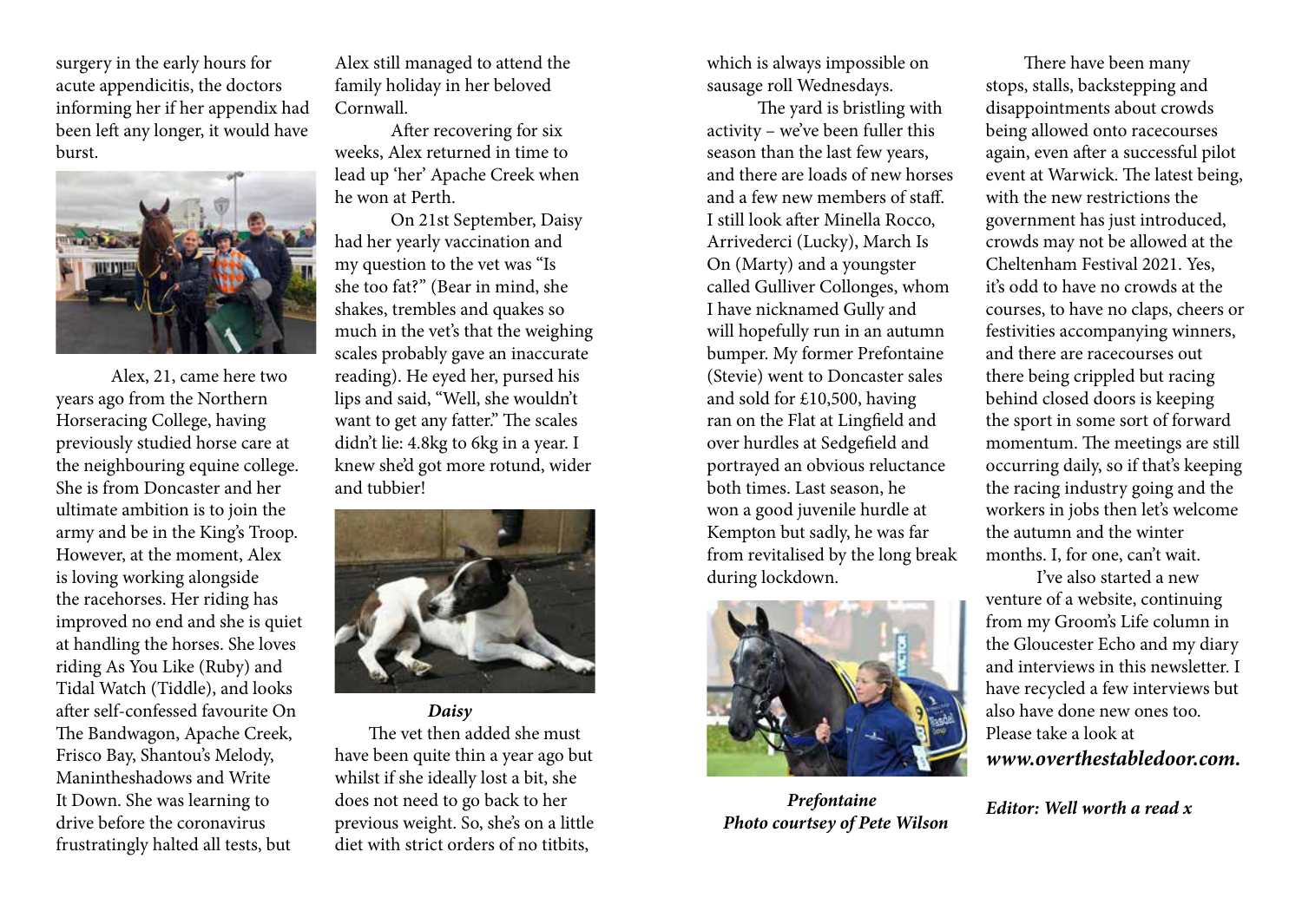# *Lizzie Partridge By Jo O'Neill*

Back in July, Lizzie Kelly, 27, announced her retirement from the saddle, simultaneously announcing she was expecting her first child. She had ridden at the top level with lots of success, mostly on horses trained by her stepfather, Nick Williams and mum, Jane Williams.

She was the first female jockey to win a Grade 1 over jumps when winning the Kauto Star Novices' Chase at Kempton on Boxing Day in 2015. Tea For Two, her winner that day, had previously won her a Lanzarote Hurdle and won her the Betway Bowl at Aintree in 2017, beating Cue Card by a neck. He took her to three Gold Cups, enabling Lizzie to be the first female jockey to have a ride in the race for over thirty years. Lizzie rode two Cheltenham Festival winners, Coo Star Silvola in 2018 in the Ultima Handicap Chase and Siruh Du Lac in the Brown Advisory and Merriebelle Stable Plate. She also scored three big successes on Agrapart – the Betfair Hurdle at Newbury in 2016, the Relkeel Hurdle and Cleeve Hurdle at Cheltenham.

Lizzie married husband Ed Partridge, and together they are setting up a pre-training yard in South Molton, Devon.



WHAT WERE YOUR FAVOURITE HORSES? Tea For Two for all the obvious reasons but Siruh Du Lac was pretty special to ride.



WHAT WAS YOUR BEST EVER DAY'S RACING? Winning the Betway Bowl at Aintree.

IS THERE ANY HORSE, PAST OR PRESENT, THAT YOU WISH YOU COULD HAVE RIDDEN? I'd have loved to have ridden Moscow Flyer.

WHAT WAS THE BEST ASPECT ABOUT BEING A JOCKEY? All of it!

I had a blessed career but the people I ride with and against made it very special.



#### WHO WERE YOUR BIGGEST INFLUENCES?

I've met so many amazing people in racing who did wonders for my riding and worked with some very talented people. I'd like to think that they all helped in one way or another.

DID YOU EVER MEET ANY ANIMOSITY TOWARDS YOU AS A FEMALE JOCKEY? Not particularly - not from anyone I know and respect anyway.

#### THE FUTURE?

Me and my husband are setting up a pretraining and breaking yard at the moment which is exciting!



ARE YOU LOOKING FORWARD TO MOTHERHOOD?! Yes, I can't wait - I've always wanted a family.



Editors note: All of us at CTCRC wish Lizzie all the best for the future in both her private life as a wife and mother but also in the pre-training and breaking yard.